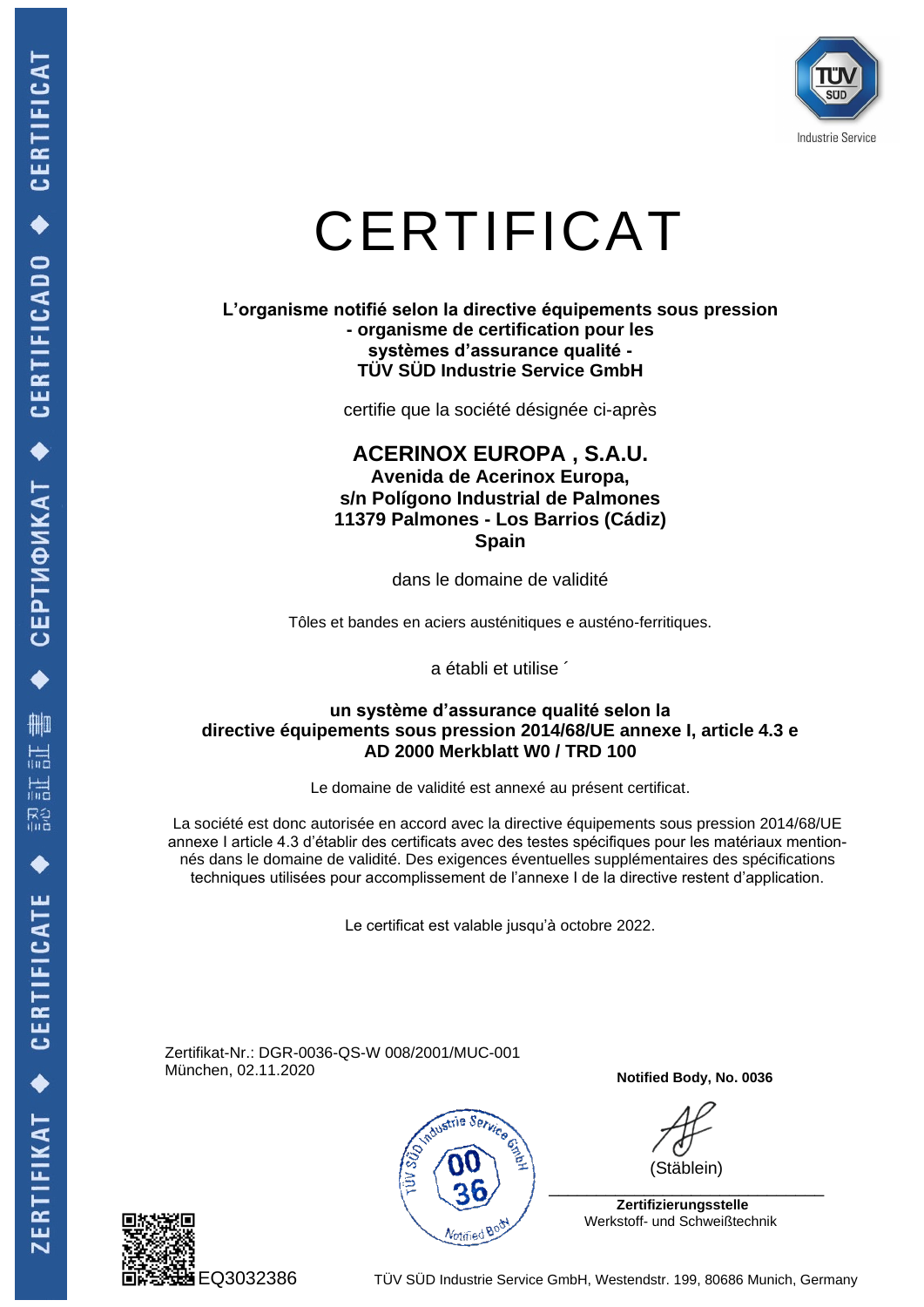

# CERTIFICADO

**El Organismo Notificado N° 0036, TÜV SÜD Industrie Service GmbH**

certifica, que la empresa

**ACERINOX EUROPA , S.A.U. Avenida de Acerinox Europa, s/n Polígono Industrial de Palmones 11379 Palmones - Los Barrios (Cádiz) Spain**

ha implantado, desarrolla y mantiene un

### **Sistema de Aseguramiento de la Calidad de acuerdo con la Directiva de Equipos a Presión 2014/68/UE (PED) anexo I, párrafo 4.3 y AD 2000 Merkblatt W0 / TRD 100**

como fabricante de chapas, flejes y bandas austeníticos y austeno-ferríticos.

El alcance de esta aprobación se describe en el Anexo a este Certificado.

Se autoriza, por ello, al fabricante a emitir certificados específicos de producto dentro del alcance de la homologación y de acuerdo con la Directiva de Equipos a Presión 2014/68/UE y las especificaciones técnicas correspondientes. Posibles requerimientos más exigentes de las especificaciones técnicas aplicables para el cumplimiento del Anexo I quedan excluidos

Este Certificado es válido hasta octubre 2022.

Zertifikat-Nr.: DGR-0036-QS-W 008/2001/MUC-001 München, 02.11.2020



**Notified Body, No. 0036**

(Stäblein)

 \_\_\_\_\_\_\_\_\_\_\_\_\_\_\_\_\_\_\_\_\_\_\_\_\_\_\_\_\_  **Zertifizierungsstelle**



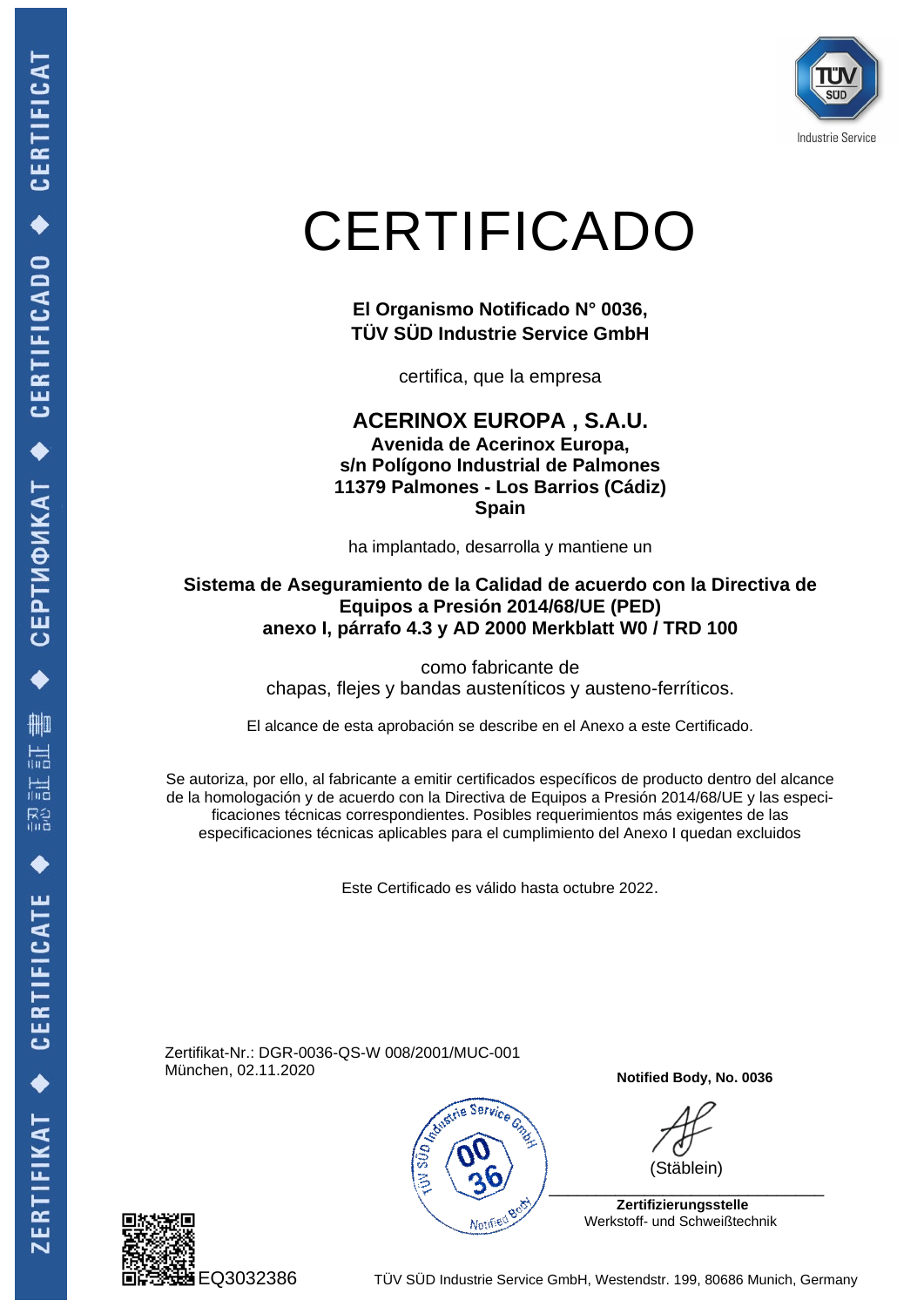

# ZERTIFIKAT

**Die Notifizierte Stelle - Kennnummer 0036 der TÜV SÜD Industrie Service GmbH**

bescheinigt, dass die Firma

**ACERINOX EUROPA , S.A.U. Avenida de Acerinox Europa, s/n Polígono Industrial de Palmones 11379 Palmones - Los Barrios (Cádiz) Spain**

als Werkstoffhersteller für

austenitische und austenitsch-ferritische Bleche, Bänder und Flachstahl

**über ein zertifiziertes Qualitätsmanagementsystem entsprechend Anhang I, Absatz 4.3 der Druckgeräterichtlinie 2014/68/EU sowie AD 2000-Merkblatt W 0 / TRD 100**

verfügt und dieses anwendet.

Der Geltungsbereich ist aus der Anlage ersichtlich. Weitere Einzelheiten sind im Bericht Nr. EQ 2659985-20 / 20411420 genannt.

Das Unternehmen ist daher berechtigt, in Übereinstimmung mit der Druckgeräterichtlinie 2014/68/EU Bescheinigungen über spezifische Prüfungen an den Werkstoffen im o.g. Geltungsbereich auszustellen. Eventuell weitergehende Anforderungen aus den angewandten technischen Spezifikationen zur Erfüllung des Anhanges I bleiben unberührt.

Das Zertifikat ist gültig bis Oktober 2022.

Zertifikat-Nr.: DGR-0036-QS-W 008/2001/MUC-001 München, 2. November 2020



**Notified Body, Nr. 0036**

(Stäblein)

 **Zertifizierungsstelle** Werkstoff- und Schweißtechnik



EQ3032386 TÜV SÜD Industrie Service GmbH, Westendstraße 199, 80 686 München, Deutschland